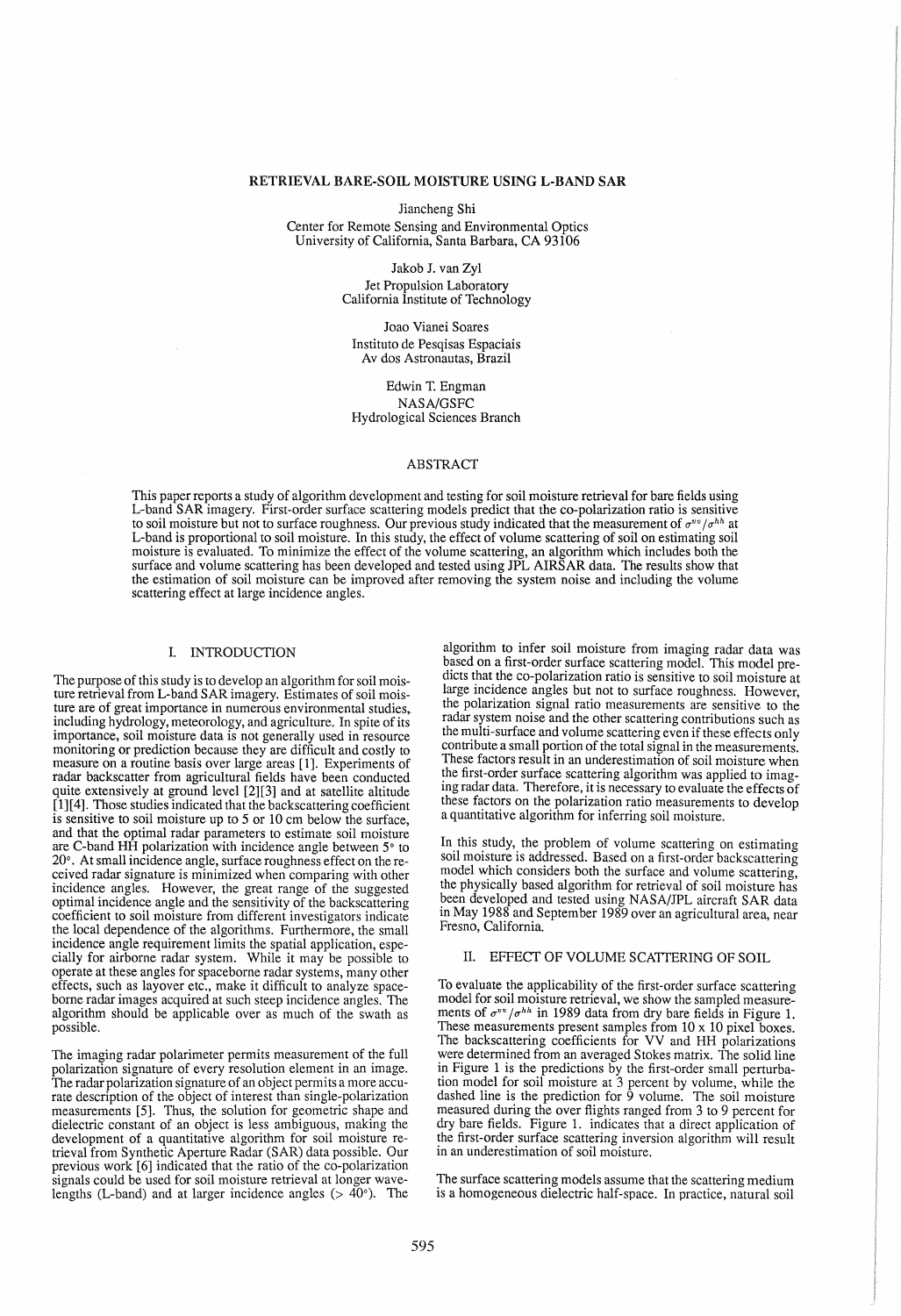is not a perfectly homogeneous dielectric medium. Instead, it is a mixture of soil particles, air pockets, and liquid water. This results in dielectric discontinuities inside the soil. Therefore, natural soil should be described as a inhomogeneous dielectric medium. Because soil is a densely packed medium, the effects of these discontinuities will be reduced for longer wavelengths, especially when the distance between scatterers is much smaller than the wavelength. The result is that the volume scattering of soil contributes only a small portion of the observed signals at longer wavelength and that the dominant scattering source is the surface backscattering at the air-soil interface. In evaluating the magnitude of each co-polarization signal, the surface scattering can be used to explain the general relations between the backscattering measurements and soil physical properties. However, in attempting to relate the polarization ratio or difference to the physical properties of soils, the volume scattering contribution becomes significant even if it only contributes a small portion in the observed backscattering returns. This effect is also expected when using long-wavelength sensors because of deeper penetration.

Figure 1 shows that the measured degree of polarization of vertical incident wave from the dry fields. The degree of polarization is defined as the ratio of purely polarized power to the total power in the scattered wave for a given polarization status of incident wave [8]. Both the first-order surface and volume scattering models predicate that the degree of polarizations of co-polarization signals are unit. The departures of measured degree of polarization indicate the effects of higher-order scattering and the system noise. The measurements show a significant departure from unit at smaller incidence angles but rather close to unit at large incidence angles. This indicates that the measured co-polarization ratio (in Figure 1) at small incidence angles smaller than the predictions by the first-order surface scattering model is mainly due to the higher-order surface scattering. However, it is resulted from the first-order volume scattering contribution from soil at large incidence angles. To overcome the volume scattering effect on estimation of soil moisture, we propose an algorithm which is based on the first-order scattering model considering both the surface and volume scattering contributions.

### III. ALGORITHM DEVELOPMENT

As we have discussed in the last section, the volume scattering affects the co-polarization ratio measurements, especially at longer wavelengths and high incidence angles when soil moisture is low. To minimize this effect, we construct a more general inversion model by considering both surface and volume backscattering

$$
\sigma_t^{pp} = \sigma_v^{pp} + \sigma_s^{pp} \tag{1}
$$

where  $pp$  indicates either  $vv$  or  $hh$  polarizations.  $\sigma_t$  is the total backscattering coefficient.  $\sigma_s$  is the surface backscattering from air-soil interface and  $\sigma_v$  is the volume backscattering from soil.

The surface backscattering is a function of the permittivity of soil and the roughness of the air-soil interface which is described by the auto-correlation function of random surface height, the standard deviation of the surface height, and the correlation length. When the multi-scattering is not significant, the single surface backscattering can be represented as a product of dielectric and surface roughness functions. The relationship of the surface<br>surface roughness functions. backscatterings between VV and HH polarization signals can be derived

$$
D_R(\theta_i, \epsilon_r) = \frac{\sigma_s^{vv}}{\sigma_s^{hh}} = \frac{|\alpha_{vv}|^2}{|\alpha_{hh}|^2}
$$
 (2)

where  $\alpha_{vv}$  and  $\alpha_{hh}$  for small perturbation model are given by [7]. Here, we simply denote  $D_R$  as the surface backscattering ratio of VV and HH polarizations, which is only a function of incidence angle,  $\theta_i$ , and the permittivity,  $\epsilon_r$ , of soil.

Similarly, the volume backscattering coefficient is a function of the permittivity, incidence angle, volume scattering albedo, and surface roughness. Under the spherical particle assumption, the relationship for the first-order volume backscattering signals of VV and HH polarizations can be also obtained

$$
D_T(\theta_i, \epsilon_r) = \frac{\sigma_v^{vv}}{\sigma_v^{hh}} = \frac{T_{vv}^2(\theta_i, \epsilon_r)}{T_{hh}^2(\theta_i, \epsilon_r)}
$$
(3)

where  $T_{vv}$  and  $T_{hh}$  are *fresnel* transmissivity of a plane interface for vertical and horizontal polarization, respectively. We simply denote  $D_T$  as the volume backscattering ratio of VV and HH polarizations, which is also a function of incidence angle and permittivity of soil only. Notice that transmissivity of a rough surface is a product of the transmissivity of a plane interface and a correction factor as give in [9]. However, the ratio of  $T_{vv}$  to  $T_{hh}$ is independent of the surface roughness because the correction factor is independent of polarization.

As predicated by the first-orde small perturbation model, the surface backscattering signals in co-polarization channels is perfectly correlated. In other word, the correlation coefficient,  $\rho_s$ , is

$$
\rho_s = \frac{|S_s^{vv} S_s^{hh*}|}{|S_s^{vv}| |S_s^{vv}|} = 1\tag{4}
$$

However, the volume backscattering in co-polarization channels can be either perfectly correlated or un-correlated depending on incidence angle. The correlation coefficient for volume scattering is

$$
\rho_v = \frac{|S_v^{v} S_v^{v} S_v^{hh*}|}{|S_v^{v} v||S_v^{v} v|} = \begin{cases} 1 & \text{if } \theta_i < \text{critical angle;}\\ 0 & \text{if } \theta_i \ge \text{critical angle.} \end{cases}
$$
(5)

To further reduce the number of unknowns in order to measure soil moisture, we introduce the volume to surface backscattering ratio

$$
C_{pp} = \frac{\sigma_v^{pp}}{\sigma_s^{pp}} \tag{6}
$$

Using Equations (1) to (6), two measurements, the co-polarization ratio  $\sigma_t^{vv} / \sigma_t^{hh}$  and correlation coefficient  $\rho_t$  can be represented as

$$
\frac{\sigma_t^{vv}}{\sigma_t^{hh}} = \frac{D_T(\theta_i, \epsilon_r) C_{hh} + D_R(\theta_i, \epsilon_r)}{1 + C_{hh}}
$$
(6)

and

$$
\rho_t = \frac{\sqrt{D_T(\theta_i, \epsilon_r)} C_{hh} + \sqrt{D_R(\theta_i, \epsilon_r)}}{\sqrt{D_R(\theta_i, \epsilon_r)} + C_{hh} [D_R(\theta_i, \epsilon_r) + D_T(\theta_i, \epsilon_r)] + D_T(\theta_i, \epsilon_r) C_{hh}^2}
$$
(7)

for  $\theta_i$  < critical angle,

$$
\rho_t = \frac{\sqrt{D_R(\theta_i, \epsilon_r)}}{\sqrt{D_R(\theta_i, \epsilon_r) + C_{hh}[D_R(\theta_i, \epsilon_r) + D_T(\theta_i, \epsilon_r)] + D_T(\theta_i, \epsilon_r)C_{hh}^2}} \tag{8}
$$

for  $\theta_i \ge$  critical angle. >From these two measurements, the two unknowns,  $\epsilon_r$  and  $C_{hh}$ , can be solved.

The algorithm derived above does not require any information about the surface roughness and the volume scattering albedo. It only involves the calculation of soil permittivity.

## IV. RESULTS AND DISCUSSIONS

To test the algorithms for measuring soil moisture over a large areas, a field map was first obtained by performing the supervised bayes classification and the vegetation covered fields were masked. Secondly, the backscattering coefficients of VV and HH polarizations for a given pixel were determined from an average Stokes matrix within a  $\bar{5}$  by 5 window to reduce the effect of image speckle. To reduce the effect of system noise, we approximate

$$
\sigma^{vv} = \sigma^{vv'} d_v \tag{9}
$$

and

 $\sigma^{hh}=\sigma^{hh'}d_h$ (10)

where d*v* and d*h* are the degree of polarization of vertical and horizontal incident wave, respectively. Then the algorithm was applied.

Figure 3(A) shows an image of the inferred soil moisture map of the study sites from SAR data. This map was produced using an